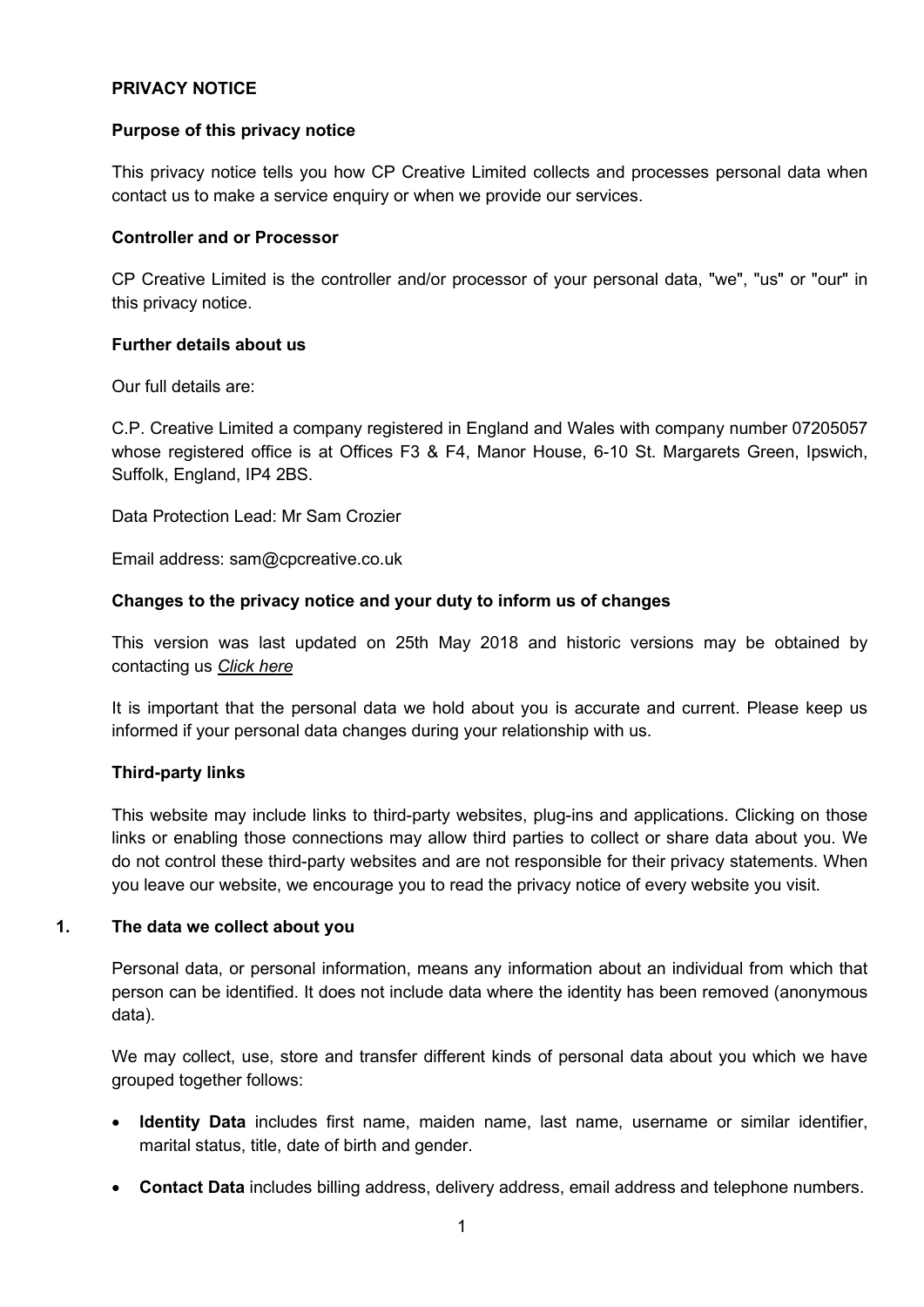- **Financial Data** includes bank account and payment card details.
- **Transaction Data** includes details about payments to and from you and other details of services you have purchased from us.
- **Technical Data** includes internet protocol (IP) address, your login data, browser type and version, time zone setting and location, browser plug-in types and versions, operating system and platform and other technology on the devices you use to access this website.
- **Profile Data** includes your username and password (if any), the types of services we have provided to you, your preferences, feedback and survey responses.
- **Usage Data** includes information about how you use our website, products and services.
- **Marketing and Communications Data** includes your preferences in receiving marketing from us and our third parties and your communication preferences.
- **Special Categories of Data and Criminal Offences** includes details about your race or ethnicity, religious or philosophical beliefs, sex life, sexual orientation, political opinions, trade union membership, information about your health and genetic and biometric data) together with information about any criminal convictions you may have and or offences you may have been accused of or committed. We collect this data when it is necessary to provide our services to you or where you have volunteered that data to us as it may be relevant to your matter or enquiry.

# **If you fail to provide personal data**

Where we need to collect personal data by law, or under the terms of a contract we have with you and you fail to provide that data when requested, we may not be able to perform the contract we have or are trying to enter into with you. In this case, we may not be able to provide our services to you but we will let you know if this is happens.

# **2. How is your personal data collected?**

We use different methods to collect data from and about you including through:

- **Directly from you.** You may give us your details by filling in forms or by writing to us by post, phone, email or otherwise. This includes personal data you provide when you:
	- ask if we will provide services:
	- engage us to provide services:
	- subscribe to any of our publications;
	- request marketing to be sent to you;
	- enter a competition, promotion or survey; or
	- give us some feedback.
- **Automated technologies or interactions.** As you interact with our websites, we may automatically collect data about your equipment, browsing actions and patterns. We collect this personal data by using cookies, server logs and other similar technologies. Please see our cookie policy *<http://cpcreative.co.uk/cookie-policy/>* for further details.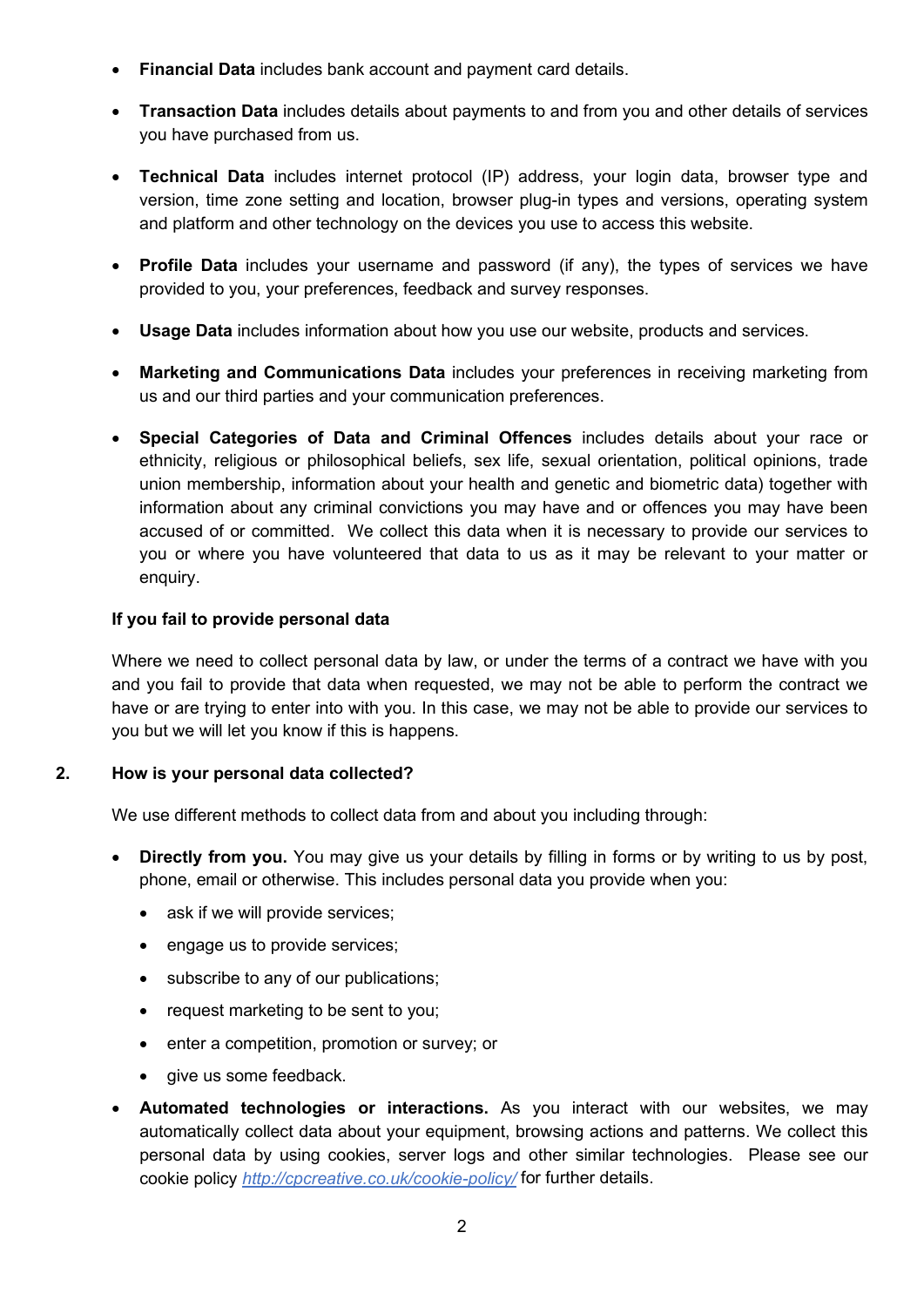- **Third parties or publicly available sources.** We may receive personal data about you from various third parties and public sources as set out below:
	- Technical Data from the following parties:
	- (a) analytics providers [such as Google based outside the EU];
	- (b) advertising networks based [inside **OR** outside] the EU]; and
	- (c) search information providers based [inside **OR** outside] the EU].
- Identity and contact data from your agents and other service providers (for example, your Estate Agent, or your Solicitors).
- Identity and contact data from publicly availably sources such as Companies House and the Electoral Register based inside the EU.

# **3. How we use your personal data**

We will only use your personal data when the law allows us to. Most commonly, we will use your personal data in the following circumstances:

- Where we need to perform the contract, we are about to enter into or have entered into with you.
- Where it is necessary for our legitimate interests (or those of a third party) and your interests and fundamental rights do not override those interests.
- Where we need to comply with a legal or regulatory obligation.
- For the purposes of legal claims.

Generally, we do not rely on consent as a legal basis for processing your personal data other than in relation to sending third party direct marketing communications to you via email or text message. You have the right to withdraw consent to marketing at any time by contacting us *[Click here](mailto:sales@cpcreative.co.uk?subject=Privacy%20Policy)*

# **Purposes for which we will use your personal data**

We have set out below, in a table format, a description of all the ways we plan to use your personal data, and which of the legal bases we rely on to do so. We have also identified what our legitimate interests are where appropriate.

Note that we may process your personal data for more than one lawful ground depending on the specific purpose for which we are using your data. Please contact us *[Click here](mailto:sales@cpcreative.co.uk?subject=Privacy%20Policy)* if you need details about the specific legal ground we are relying on to process your personal data where more than one ground has been set out in the table below.

| <b>Purpose/Activity</b>                       | Type of data    | Lawful basis for processing including<br>basis of legitimate interest |
|-----------------------------------------------|-----------------|-----------------------------------------------------------------------|
| To establish you as a customer                | (a) Identity    | Performance of a contract with you                                    |
|                                               | (b) Contact     |                                                                       |
| services<br>To<br>provide<br><b>VOU</b><br>to | (a) Identity    | (a) Performance of a contract with you                                |
| including:                                    | (b) Contact     | (b) Necessary for our legitimate interests                            |
| (a) Manage payments, fees and<br>charges      | (c) Financial   | (to recover debts due to us)                                          |
| (b)<br>Collect<br>and<br>recover<br>money     | (d) Transaction |                                                                       |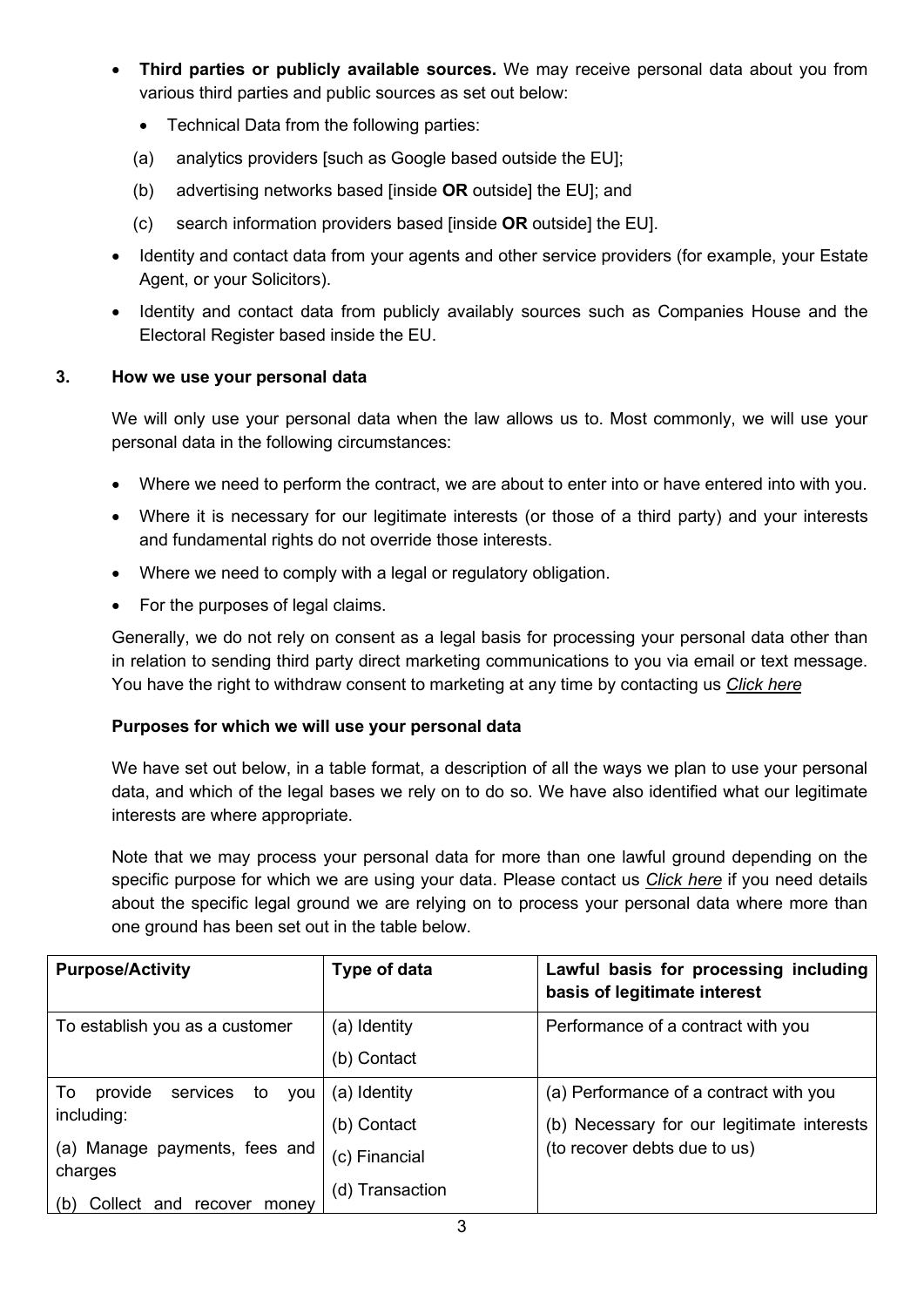| owed to us                                                                                | Marketing<br>(e)<br>and<br>Communications |                                                                                                                                     |
|-------------------------------------------------------------------------------------------|-------------------------------------------|-------------------------------------------------------------------------------------------------------------------------------------|
| To manage our relationship with                                                           | (a) Identity                              | (a) Performance of a contract with you                                                                                              |
| you which will include:<br>(a) Notifying you about changes                                | (b) Contact                               | (b) Necessary to comply with a legal                                                                                                |
|                                                                                           | (c) Profile                               | obligation                                                                                                                          |
| to our terms or privacy policy<br>(b) Asking you to leave a review<br>or take a survey    | (d)<br>Marketing<br>and<br>Communications | (c) Necessary for our legitimate interests<br>(to keep our records updated and to study<br>how customers use our products/services) |
| To enable you to partake in a<br>prize<br>draw,<br>competition<br>or<br>complete a survey | (a) Identity                              | (a) Performance of a contract with you                                                                                              |
|                                                                                           | (b) Contact                               | (b) Necessary for our legitimate interests<br>study how<br>customers<br>(to<br>use<br>our                                           |
|                                                                                           | (c) Profile                               |                                                                                                                                     |
|                                                                                           | (d) Usage                                 | products/services, to develop them and<br>grow our business)                                                                        |
|                                                                                           | (e)<br>Marketing<br>and                   |                                                                                                                                     |
|                                                                                           | Communications                            |                                                                                                                                     |
| To administer and protect our                                                             | (a) Identity                              | (a) Necessary for our legitimate interests                                                                                          |
| this<br>website<br>business<br>and<br>(including<br>troubleshooting, data                 | (b) Contact                               | (for running our business, provision of<br>administration and IT services, network                                                  |
| analysis,<br>testing,<br>system                                                           | (c) Technical                             | security, to prevent fraud and in the                                                                                               |
| maintenance, support, reporting                                                           |                                           | context of a business reorganisation or                                                                                             |
| and hosting of data)                                                                      |                                           | group restructuring exercise)                                                                                                       |
|                                                                                           |                                           | (b) Necessary to comply with a legal<br>obligation                                                                                  |
| deliver<br>relevant<br>website<br>To                                                      | (a) Identity                              | Necessary for our legitimate interests (to                                                                                          |
| content<br>and<br>measure<br>or<br>understand the effectiveness of                        | (b) Contact                               | study how customers use our services, to<br>develop them, to grow our business and to                                               |
| the advertising we serve to you                                                           | (c) Profile                               | inform our marketing strategy)                                                                                                      |
|                                                                                           | (d) Usage                                 |                                                                                                                                     |
|                                                                                           | Marketing<br>(e)<br>and<br>Communications |                                                                                                                                     |
|                                                                                           | (f) Technical                             |                                                                                                                                     |
| To use data analytics to improve                                                          | (a) Technical                             | Necessary for our legitimate interests (to                                                                                          |
| our website, products/services,                                                           | (b) Usage                                 | define types of customers for our products                                                                                          |
| marketing, customer relationships<br>and experiences                                      |                                           | and services, to keep our website updated<br>and relevant, to develop our business and                                              |
|                                                                                           |                                           | to inform our marketing strategy)                                                                                                   |
| To<br>make<br>suggestions<br>and                                                          | (a) Identity                              | Necessary for our legitimate interests (to                                                                                          |
| recommendations to you about                                                              | (b) Contact                               | develop our products/services and grow<br>our business)                                                                             |
| goods or services that may be of<br>interest to you                                       | (c) Technical                             |                                                                                                                                     |
|                                                                                           | (d) Usage                                 |                                                                                                                                     |
|                                                                                           | (e) Profile                               |                                                                                                                                     |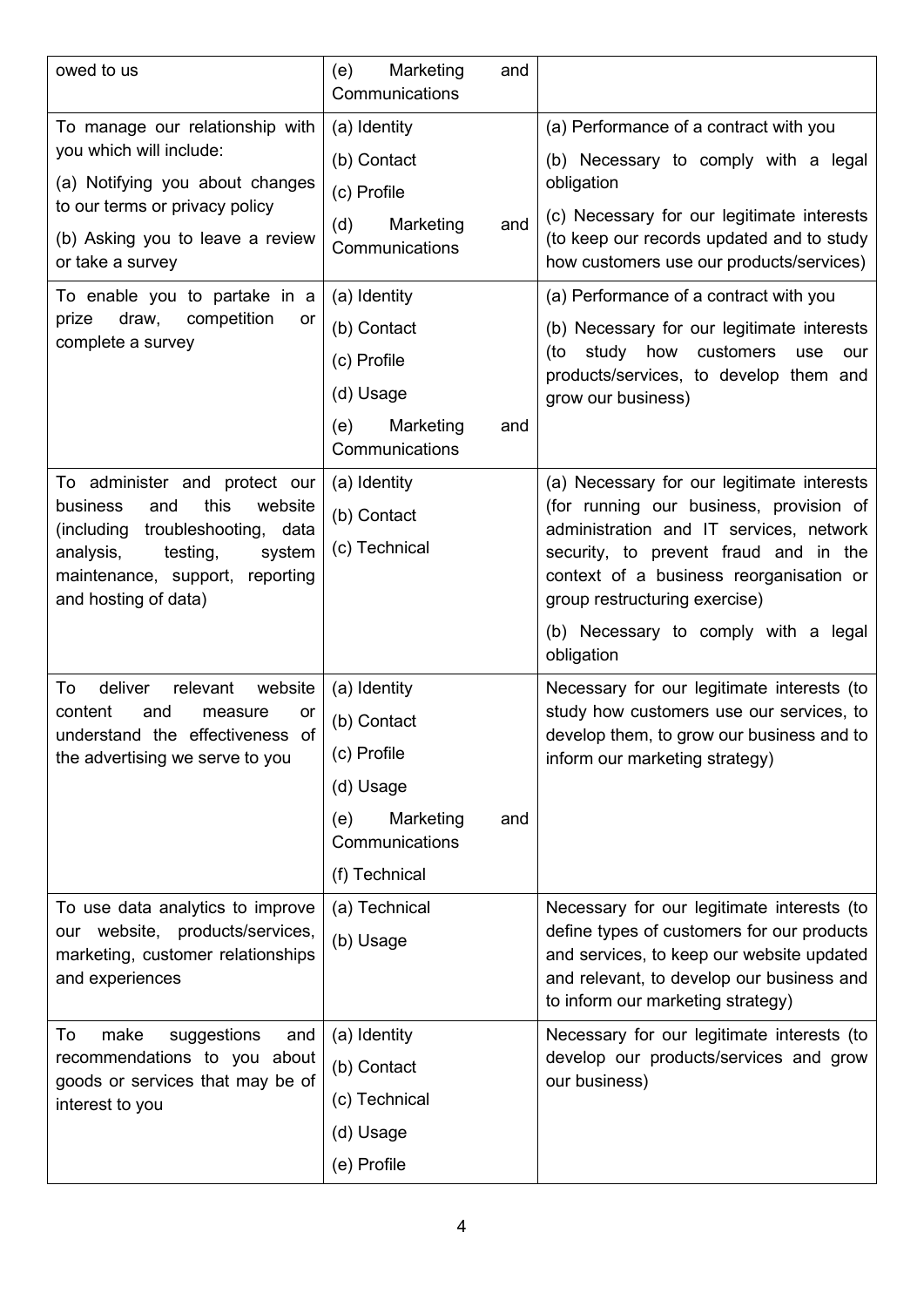# **Marketing**

We strive to provide you with choices regarding certain personal data uses, particularly around marketing and advertising.

## **Promotional offers from us**

We may use your Identity, Contact, Technical, Usage and Profile Data to form a view on what we think you may want or need, or what may be of interest to you. This is how we decide which products, services and offers may be relevant for you (we call this marketing).

You will receive marketing communications from us if you have requested information from us or purchased services from us and you have not opted out of receiving that marketing or where you have given your express opt-in consent.

## **Third-party marketing**

We will get your express opt-in consent before we share your personal data third party for marketing purposes.

# **Opting out**

You can ask us or third parties to stop sending you marketing messages at any time by contacting us. *[Click here](mailto:sales@cpcreative.co.uk?subject=Privacy%20Policy)*

## **Cookies**

You can set your browser to refuse all or some browser cookies, or to alert you when websites set or access cookies. If you disable or refuse cookies, please note that some parts of this website may become inaccessible or not function properly. For more information about the cookies we use, please see link to *[Cookie Policy](http://cpcreative.co.uk/cookie-policy/)*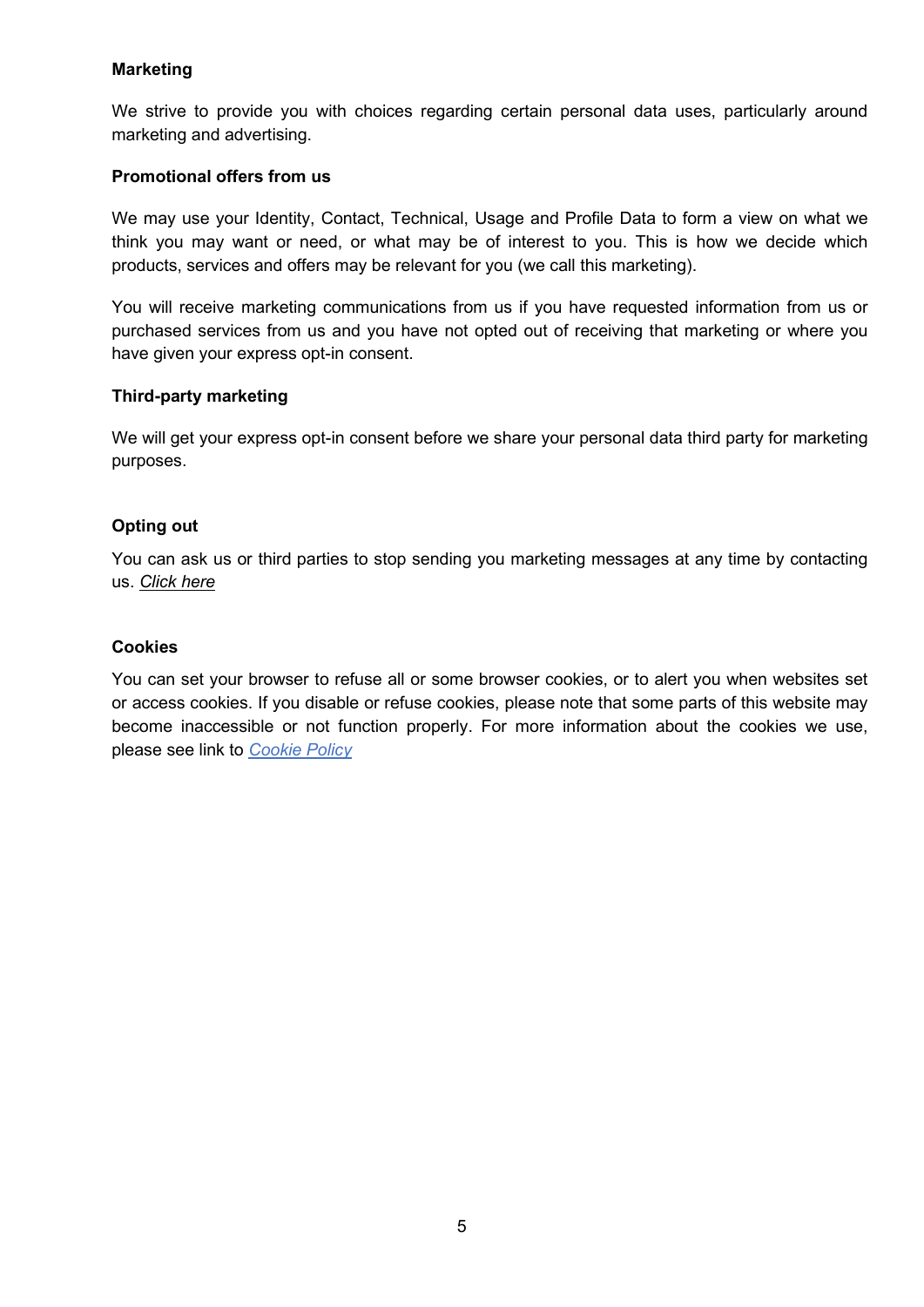# **Change of purpose**

We will only use your personal data for the purposes for which we collected it, unless we reasonably consider that we need to use it for another reason and that reason is compatible with the original purpose. If you wish to get an explanation as to how the processing for the new purpose is compatible with the original purpose, please contact us *[Click here](mailto:sales@cpcreative.co.uk?subject=Privacy%20Policy)*

If we need to use your personal data for an unrelated purpose, we will notify you and we will explain the legal basis which allows us to do so.

Please note that we may process your personal data without your knowledge or consent where this is required or permitted by law.

## **4. Disclosures of your personal data**

We may share your personal data with the parties set out below for the purposes set out in the table in paragraph 4 above.

- Service providers acting as processors such CP Creative approved freelancers, sub-contractors.
- Professional advisers acting as processors or joint data controllers including other solicitors and barristers, bankers, auditors and insurers.
- HM Revenue & Customs as a joint data controllers.
- Other public bodies such Police forces.
- Where you authorise us we may also disclose your information to your family, associates or representatives.
- Third parties to whom we may choose to sell, transfer, or merge parts of our business or our assets. Alternatively, we may seek to acquire other businesses or merge with them. If a change happens to our business, then the new owners may use your personal data in the same way as set out in this privacy notice.

We require all third parties to respect the security of your personal data and to treat it in accordance with the law. We do not allow our third-party service providers to use your personal data for their own purposes and only permit them to process your personal data for specified purposes and in accordance with our instructions.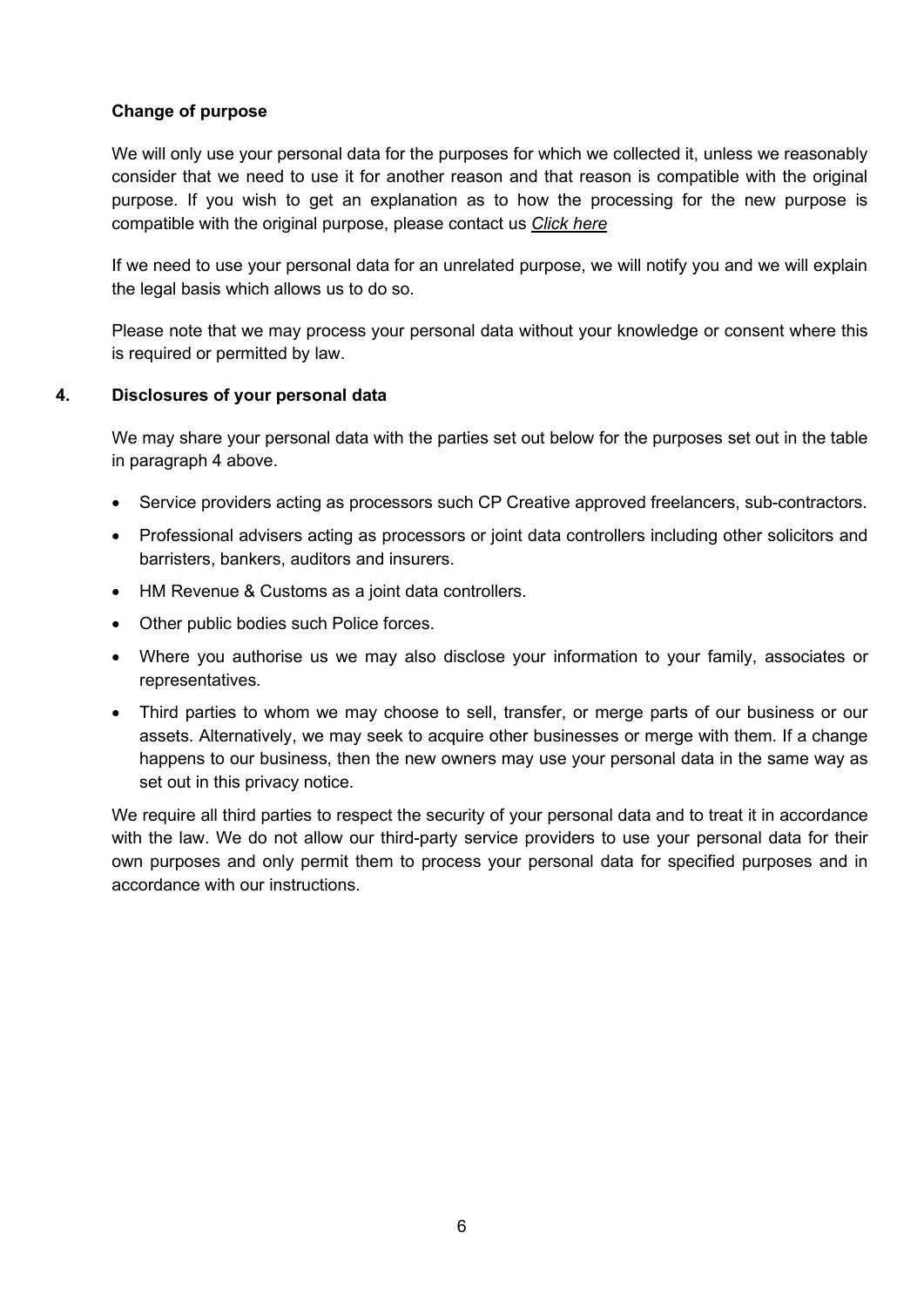#### **International transfers**

We do not transfer your personal data outside the European Economic Area (**EEA**) unless:

- You have provided your consent;
- It is necessary to provide our services to you, in which case we will check that the person or entity who whom we transfer the data provides an appropriate level of protection for your data. If we do not know whether they will provide an appropriate level of protection for your data we will let you know and decide with you what to do next.

## **5. Data security**

We have put in place appropriate security measures to prevent your personal data from being accidentally lost, used or accessed in an unauthorised way, altered or disclosed. In addition, though our staff policies and disciplinary procedures, we limit access to your personal data to those employees, agents, contractors and other third parties who have a business need to know. They will only process your personal data on our instructions and they are subject to a duty of confidentiality.

We have put in place procedures to deal with any suspected personal data breach and will notify you and any applicable regulator of a breach where we are legally required to do so.

## **6. Data retention**

## **How long will you use my personal data for?**

We will only retain your personal data for as long as necessary to fulfil the purposes we collected it for, including for the purposes of satisfying any legal, accounting, or reporting requirements.

To determine the appropriate retention period for personal data, we consider the amount, nature, and sensitivity of the personal data, the potential risk of harm from unauthorised use or disclosure of your personal data, the purposes for which we process your personal data and whether we can achieve those purposes through other means, and the applicable legal requirements.

Details of retention periods for different aspects of your personal data are available in our retention policy which you can request from us by [contacting us.](#page-0-0) *[Click here](mailto:sales@cpcreative.co.uk?subject=Privacy%20Policy)*

## **No fee usually required**

You will not have to pay a fee to access your personal data (or to exercise any of the other rights). However, we may charge a reasonable fee if your request is clearly unfounded, repetitive or excessive. Alternatively, we may refuse to comply with your request in these circumstances.

## **What we may need from you**

We may need to request specific information from you to help us confirm your identity and ensure your right to access your personal data (or to exercise any of your other rights). This is a security measure to ensure that personal data is not disclosed to any person who has no right to receive it. We may also contact you to ask you for further information in relation to your request to speed up our response.

## **Time limit to respond**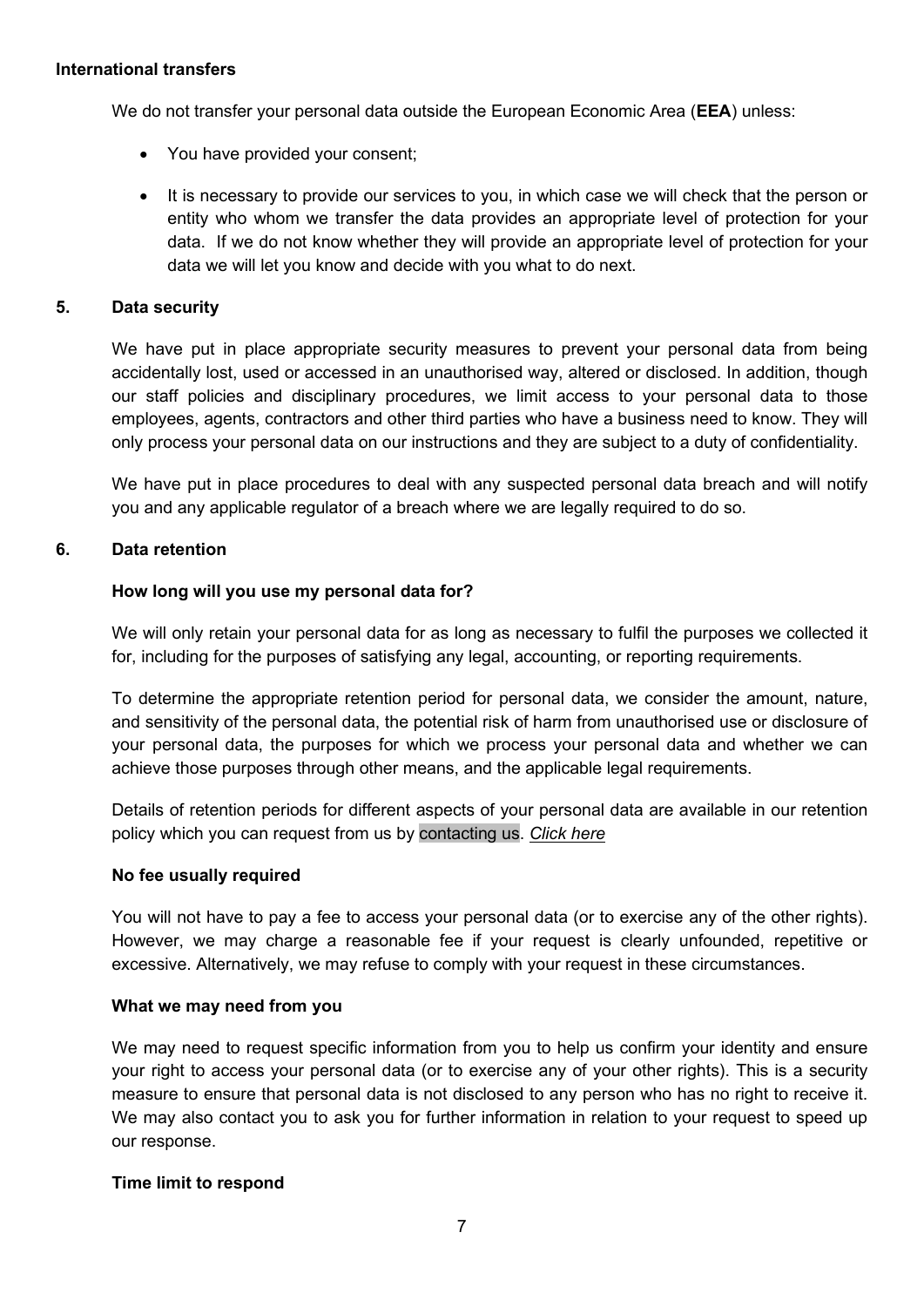We try to respond to all legitimate requests within one month. Occasionally it may take us longer than a month if your request is particularly complex or you have made a number of requests. In this case, we will notify you and keep you updated.

# **7. Glossary**

# **LAWFUL BASIS**

**Legitimate Interest** means the interest of our business in conducting and managing our business. We make sure we consider and balance any potential impact on you (both positive and negative) and your rights before we process your personal data for our legitimate interests. We do not use your personal data for activities where our interests are overridden by the impact on you (unless we have your consent or are otherwise required or permitted to by law). You can obtain further information about how we assess our legitimate interests against any potential impact on you in respect of specific activities by [contacting us.](#page-0-0) *[Click here](mailto:sales@cpcreative.co.uk?subject=Privacy%20Policy)*

**Performance of Contract** means processing your data where it is necessary for the performance of a contract to which you are a party or to take steps at your request before entering into such a contract.

**Comply with a legal or regulatory obligation** means processing your personal data where it is necessary for compliance with a legal or regulatory obligation that we are subject to.

# **YOUR LEGAL RIGHTS**

You have the right to:

**Request access** to your personal data (commonly known as a "data subject access request"). This enables you to receive a copy of the personal data we hold about you and to check that we are lawfully processing it.

**Request correction** of the personal data that we hold about you. This enables you to have any incomplete or inaccurate data we hold about you corrected, though we may need to verify the accuracy of the new data you provide to us.

**Request erasure** of your personal data. This enables you to ask us to delete or remove personal data where there is no good reason for us continuing to process it. You also have the right to ask us to delete or remove your personal data where you have successfully exercised your right to object to processing (see below), where we may have processed your information unlawfully or where we are required to erase your personal data to comply with local law. Note, however, that we may not always be able to comply with your request of erasure for specific legal reasons which will be notified to you, if applicable, at the time of your request.

**Object to processing** of your personal data where we are relying on a legitimate interest (or those of a third party) and there is something about your particular situation which makes you want to object to processing on this ground as you feel it impacts on your fundamental rights and freedoms. You also have the right to object where we are processing your personal data for direct marketing purposes. In some cases, we may demonstrate that we have compelling legitimate grounds to process your information which override your rights and freedoms.